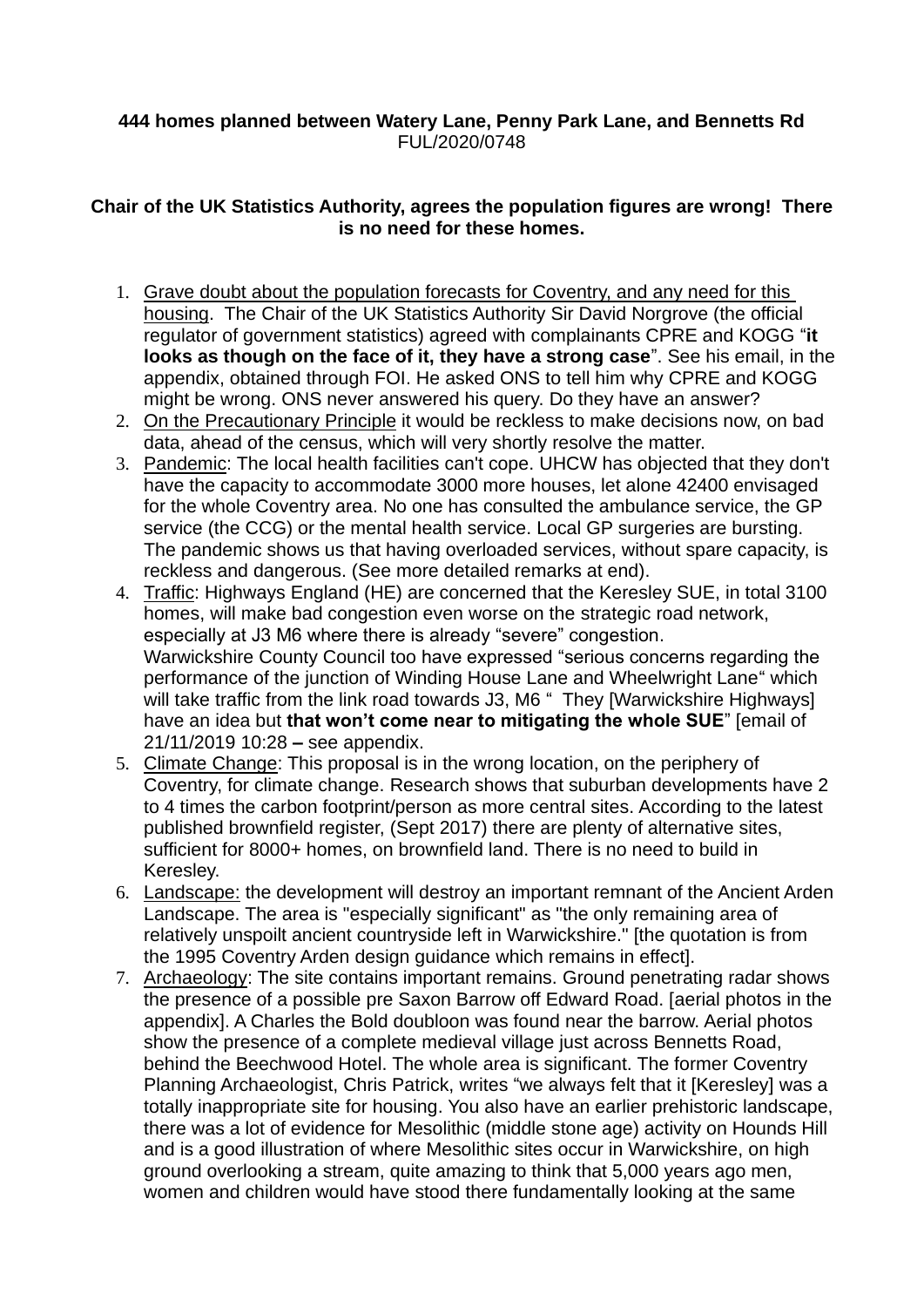view!" Photos of the Saxon Barrow and the Charles the Bold Doubloon are in the Appendix.

- 8. Cycling/Sustainability: The development does not meet the principles which are set out in the adopted Coventry local plan and national planning policy in respect of sustainability. There is no comprehensive master plan as required by the adopted plan. The route of the link road is still a mystery. There are paltry provisions for cycling – there is no acceptable cycle route from the development to the centre of town, the universities, hospitals, or JLR. People are not going to go miles out of their way to get to a cycle route in Coundon, or on the canal. They need a direct route into the centre.
- 9. Biodiversity: the development will reduce biodiversity. 13 of 19 specialist farmland birds, [on a Natural England list of birds of concern in their Stewardship Guidance] including skylarks, barn owl, and lapwing, live and breed in the area. Such birds have suffered catastrophic losses - down 70% in the last 40 years, according to Natural England. These birds will all be gone, once the houses are built. They are not suburban birds.
- 10. Local Traffic Local roads cannot take the traffic from 3100 new homes in the Keresley area. Bennetts road and the Radford Road are already badly congested in the mornings. North Warks council has objected that the small country roads nearby will be used as rat runs and are entirely unsuitable.
- 11. Air Quality. The draft Air quality plan, which will close off the Holyhead Road and Coundon Road, will force more traffic, coming from the A45, into the Keresley Road/Radford Road corridor, which will combine with traffic from this development.
- 12. Cumulative Effect. Taken as a whole, with all the 42400 homes planned in or near Coventry, there will be a highly adverse effect on air pollution. Already Coventry is one of the 30 worst cities in the country for air quality and it has the worst polluted road in the West Midlands. Air pollution needs to be considered "cumulatively," (in the words of the EU Air Quality Directive) not piecemeal. Far more people die from air pollution in Coventry than from road traffic fatalities. No air quality monitoring has actually been carried out at currently congested junctions, such as Sandy Lane/Bennetts Road or Scotch Hill/Tamworth Road.
- 13. Infrastructure. there is no assurance that schools and GP surgeries will be built in time, if ever. At Banner Lane, 10 years ago, a surgery and a primary school were promised but they are still not built. In 2018, Mark Andrews promised at planning committee for the Sandpits lane Taylor Wimpey development, that the council would find an academy to run the primary school and it would be built, 4 years on, and the Council has still not found a sponsor.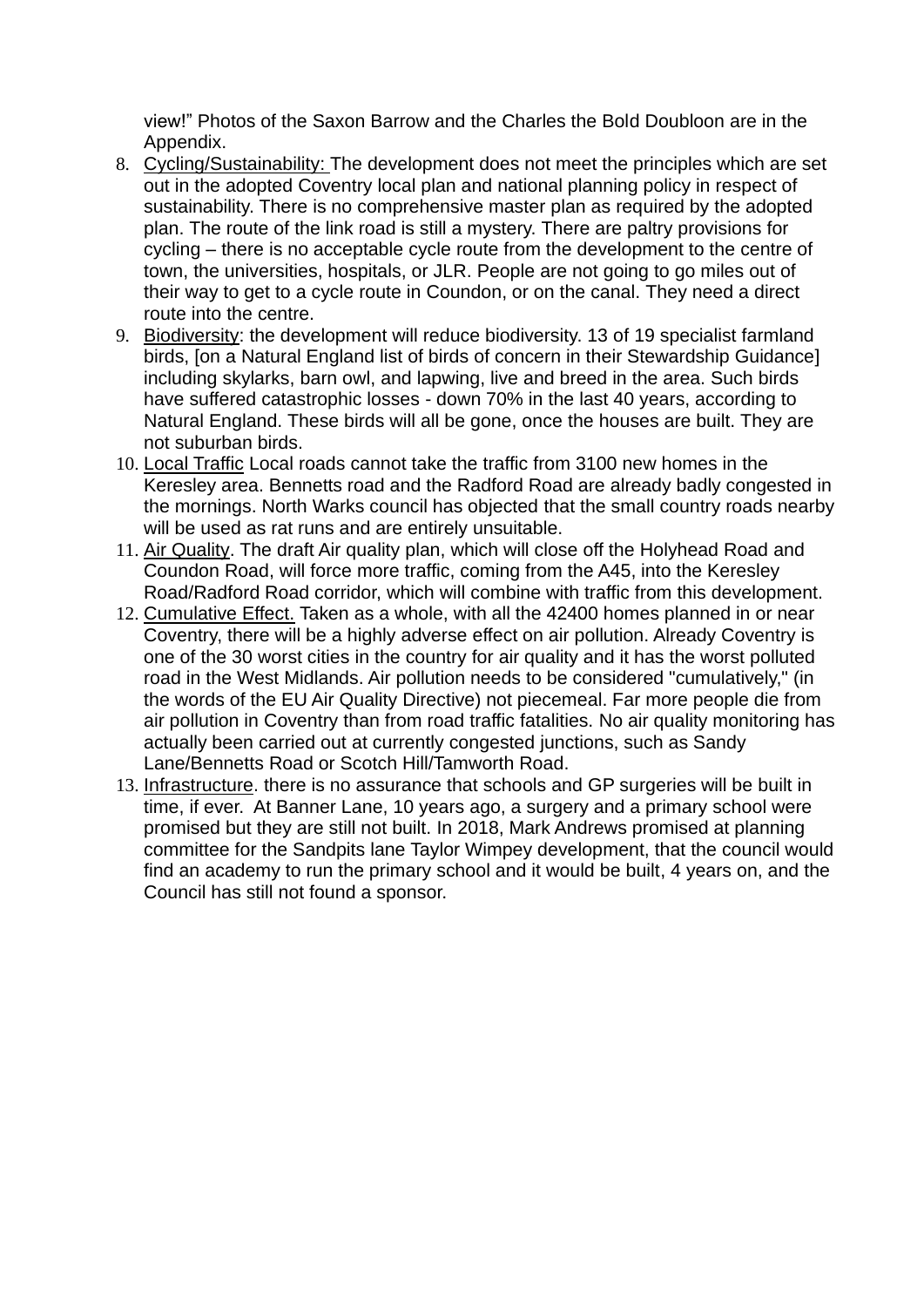# **Appendix**

Lack of need: The Precautionary Principle - Discussion.

There is abundant evidence that the population forecasts for Coventry, are wrong. On the Precautionary Principle, which is law in the UK under the Aarhus convention, it would be reckless to make planning decisions on the basis of highly questionable figures, when authoritative data from the latest census, will be published in just a month or two – ONS have promised results by "early summer".

Sir David Norgrove, Chair of the UK Statistics Authority has agreed, in a recently obtained email, (in the appendix) that there appears to be a "strong case" against the Coventry population numbers. See below.

The sole reason which the inspector gave for removing land from green belt was alleged exceptional population growth. Coventry Council is well aware of expert evidence, previously submitted, that the claimed extraordinary growth has not happened. As such, there is no reason for building unneeded homes on land which Coventry Council described as the best remaining piece of unspoiled landscape in Warwickshire (in the 1995 Coventry Arden Design Guidelines, which remain in effect).

> In May 2021 A lengthy investigation from the Office of Statistics Regulation (the official regulator of government statistics) cast considerable doubt over the ONS population forecasts for Coventry, finding

"the population estimates for some cities such as Coventry, did seem to be inconsistent with, and potentially higher than, local evidence would suggest. This also appeared to be the case in a number of smaller cities with large student populations."

Coventry Council responded, in May 2021 that the findings were "not definitive". While the findings did not give a precise number for the current population of Coventry, this does not invalidate the regulator's strong doubts about the improbability of the existing ONS population figures. They wrote:

"it is disappointing to hear that our findings are not being considered sufficiently within the council discussions. While it may not feel like it, I would echo Ed's sentiment that our report was one of our more hard hitting pieces

we are convinced that there is an issue with Coventry's figures and that **local sources of data are clearly inconsistent with the ONS figures,**  email of Elise Baseley, Statistics Regulator, OSR, 2 June 2021

The regulators first draft of their report, obtained through FOI, was even stronger

"fixes have not done enough to address the overestimation of these groups in some areas. **This has led to an over reliance on insufficiently robust data to inform local planning decisions such as**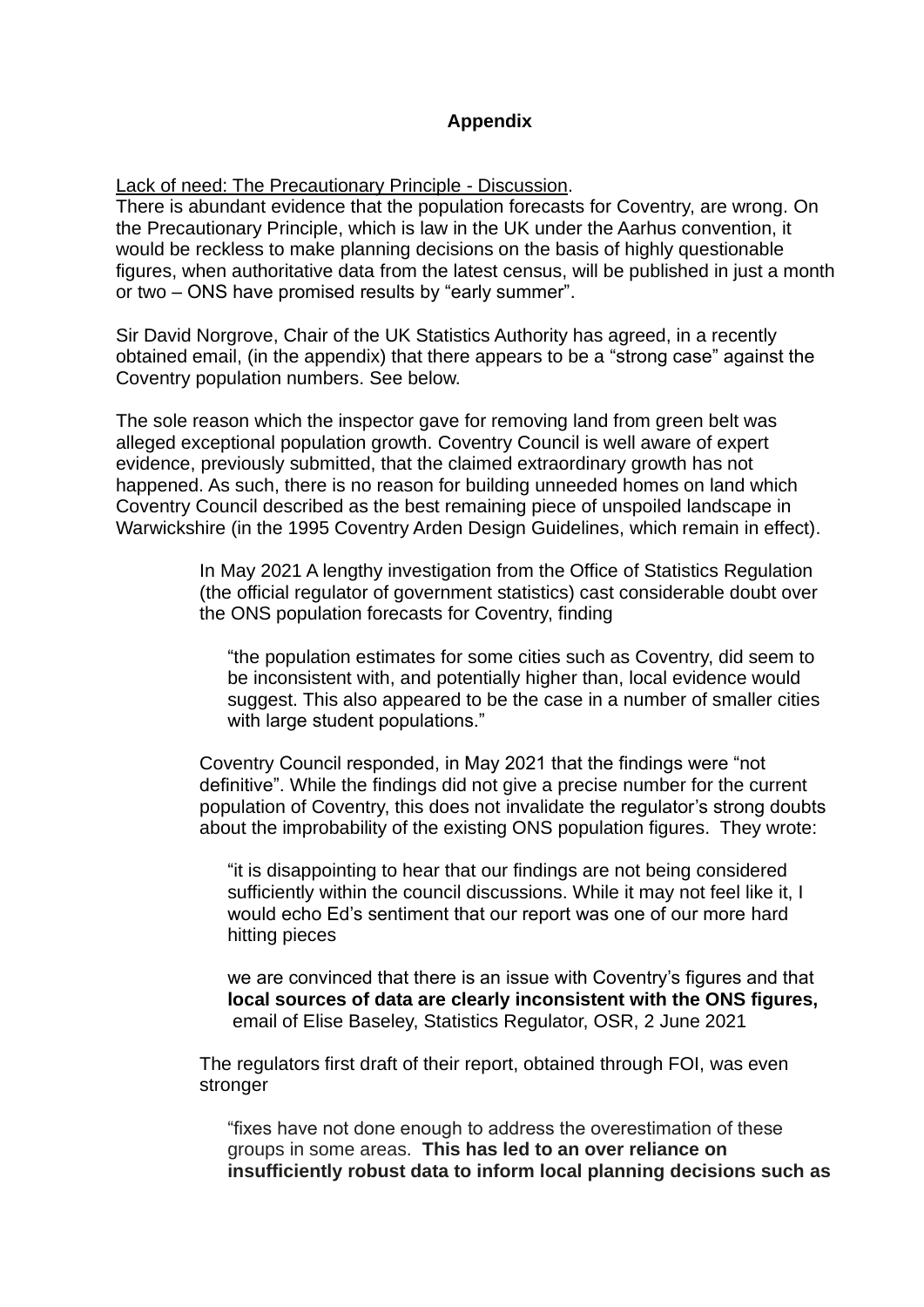# **the need to build additional schools and housing.**

### Traffic – more detail

The Traffic modelling systematically underestimates future traffic

- 1. Traffic on the Tamworth Road and Bennetts Road is already bad, with long queues in the mornings. The cumulative effect of the SUE, including this development, will make it worse. Even with mitigation, the Hub study still shows traffic over 100% capacity at some junctions.
- 2. The baseline Automatic Traffic Counts in the HUB study for this development (the latest iteration of the traffic modelling) were done in June/July 2021, when traffic was suppressed by covid and people working from home – around 10% below previous levels. If the baseline is too low, then all future forecasts of growth, using Tempro and NTEM, will also be too low. The traffic modelling needs to be redone, with traffic counts from a normal time.
- 3. The modelling failed to include major sources of traffic:
	- 1. the new HS2 station, which will have 7,500 parking spaces,100,000 new jobs, and 4,000 new homes – in 2014, Coventry Council complained in a petition to Parliament about the damaging effect of HS2 traffic on Coventry roads.
	- 2. Passenger growth at the airport forecast to more than double, from 11m/year to 27m/yr. DfT TAG M4 guidance on traffic modelling requires airports to be included in the modelling, in addition to the use of NTEM and TEMPRO..

## **"Adjusting NTEM data to take account of surface transport for air passengers**

7.3.9"**Surface travel demand for airports should be considered for all schemes**, [emphasis added] but where there is no major airport within or near to the study area, it may be sufficient to assume that such travel is minimal and make a case to the Department for not analysing it explicitly."

3. A new corridor from the A45 to the M6.

Highways England anticipated that the Keresley link road could open up a whole new traffic profile

"In summary, Highways England has recommended that consideration should be given to other planned growth including Local Plan allocated development (with the Eastern Green SUE being the most prominent), as well as the inclusion of the proposed Keresley SUE Link Road**. The introduction of this would provide a new corridor for traffic to the west of the city and could potentially affect the strategic traffic profile for the whole of Coventry."**

4. The traffic impacts need to be re-evaluated. The traffic studies use invalid and misleading standards: the 1993 IEMA guidance. Relying on it, the studies ignore impacts less than 30%. This is misleading. The report itself states that this rule is not applicable to matters of highways "capacity" or "operation". Current guidance in both Northern Ireland and Scotland states that a 5% impact is significant and on busy roads, even a 1% change can be significant.

> 3.18. It should be noted that the Department of Environment suggests in Planning Policy Note 13 (DOE 1988) that **increases of traffic of 5% are**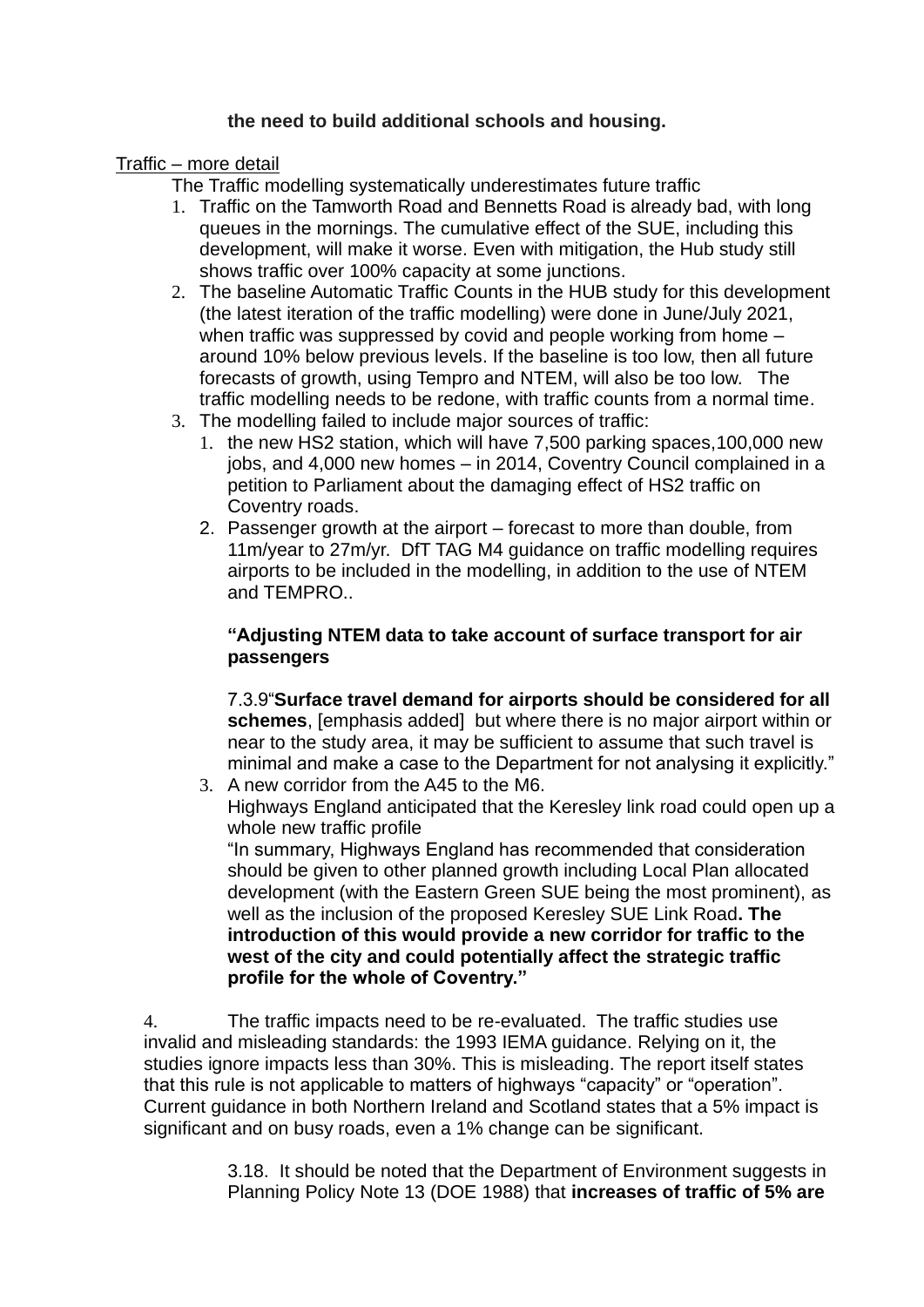**likely to be considered as significant by the Dept of Transport. The context of such a statement relates to the operational and capacity criteria of a highway** and not its environmental impacts. It is suggested that the criteria set out in these paragraphs are more relevant to assessment of the environmental impacts and hence the higher thresholds are more relevant" [from the 1993 IEMA guidance].

It is not assured that the Keresley Link Road will ever be built in full. Highways England has expressed doubts. "the purpose of the additional modelling is to ensure that, from an SRN perspective, we are not committing to a position that relies upon on a final stage of a Link Road scheme that may not come forward but had been demonstrated to be necessary in traffic terms."

If this came to pass, traffic skirting the north west of Coventry, could end up rat running through the streets of Keresley and Holbrooks to get to Junction 3, M6.

# **Initial Comments from Keresley Parish Council**

With regard to the Penny Park Lane development our initial look reveals three points of concern.

1)

In the initial Scoping Request access in the north was shown as coming from the link road roundabout with the link road passing through the development.

The application FUL/2020/0748 now shows access from Bennetts Road and the link road not part of the development.

In the SPD and in an email last year it was stated that developers would be responsible for the construction of the link road.

This now appears to show that the construction of the link road will either be delayed or never happen!!

2)

The application FUL/2020/0748 shows the public footpath from Watery Lane being blocked by housing. The Highways department, in a document for the

Fivefield Road development, stated that no footpaths should be blocked by housing development but rather follow the correct line and be enhanced with a proper green corridor.

3)

The central site entrance, whilst being offset from the Taylor Wimpey site entrance opposite, does not show any ghost lane for turning right into the site

as was required for the Thompsons Road development by Grove Lane. The design and access statement mentions new bus stops, yet none are shown on this plan.

We have yet to carry out a more in-depth analysis.

This is a FULL applcation so everything needs to be looked at in detail.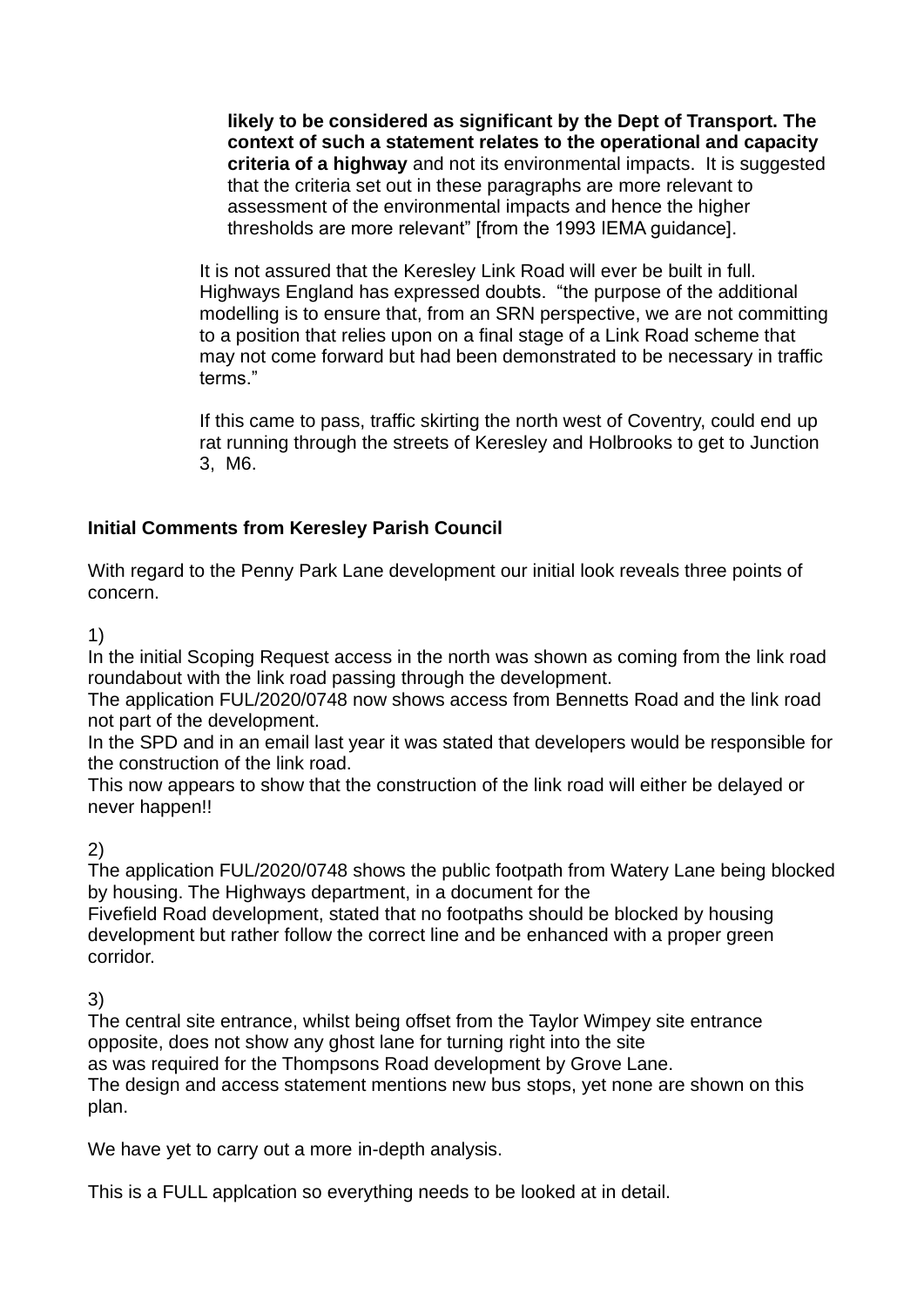

winding house lane / wheelwright lane junction

#### Redacted @coventry.gov.uk>

Thu 21/11/2019 10:28 To: >Redacted Cc:

#### Morning,

As you may know, **Warwickshire County Council have serious concerns regarding the performance of the junction of Winding House Lane and Wheelwright Lane and have objected to the planning application from Bellway (2019/0022).**

Earlier this week, myself and CCC Highways had a discussion with WCC Highways and the outcome is as follows:

WCC confirmed that there is no current scheme drawn out. They have an idea which may mitigate a small amount of impact (banning a right turn from Winding House Lane to Wheelwright Lane) but that won't come near to mitigating the whole SUE.

Given the uncertainty as to whether the link road will be required all the way (as opposed to just to Watery Lane) in the event of the Coventry North package coming forward, it is considered that two possible schemes are required. One with the link road going all the way and one with it just going to Watery Lane. WCC said they are happy to work with the various developers to agree the schemes, which can then be costed. They agreed to treat it as a priority. Therefore we would like the developers (Bellway, Lioncourt and David Wilson Homes) to work together (with WCC) to come up with the two schemes. Then a s106 could allocate monies towards either Scheme 1 or to 'Scheme 2 plus Coventry North package'. I can also advise that we will not be compulsory purchasing houses in Coventry to facilitate the junction improvements. WCC agreed to investigate land ownership around the junction.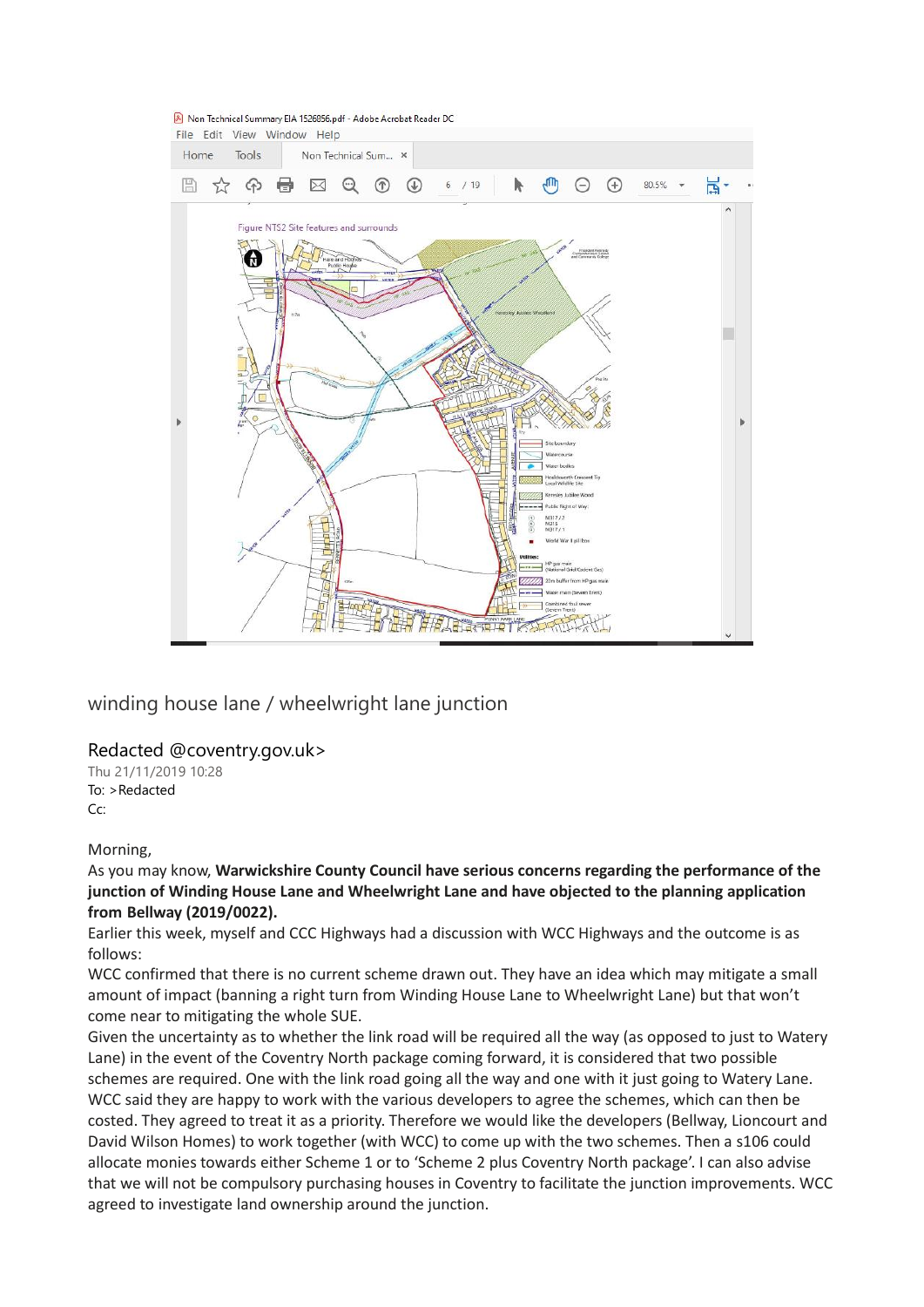I've sent the same e-mail to the other two affected developers this morning. Please could you confirm that your client is willing to participate in the work? Kind regards Senior Planning Officer, North Team Development Management Coventry City Council



Aerial photo, showing crop mark of the Saxon Barrow

Aerial Photo, The Saxon Barrow, near the western end of Edward Road. (the junction above shows Edward Rd joining Brookford Ave, next to the development site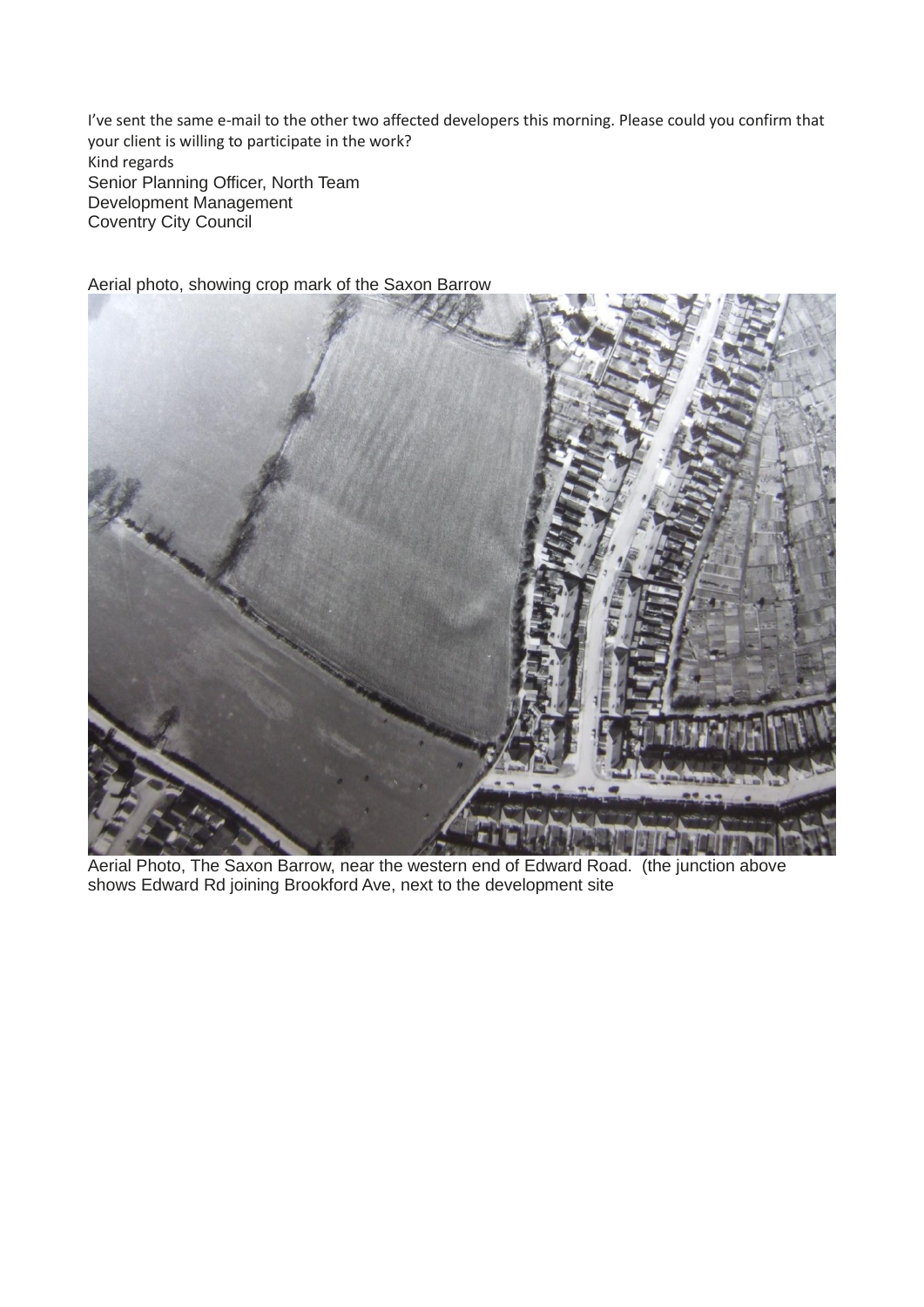The Charles the Bold Doubloon, found in the field near the end of Edward Road.



Charles the Bold double petard (15th century) from Keresley. Courtesy/photo: Allan Owen

Warwickshire County Council have serious concerns about the junction of Wheelwright Lane and Winding House Lane